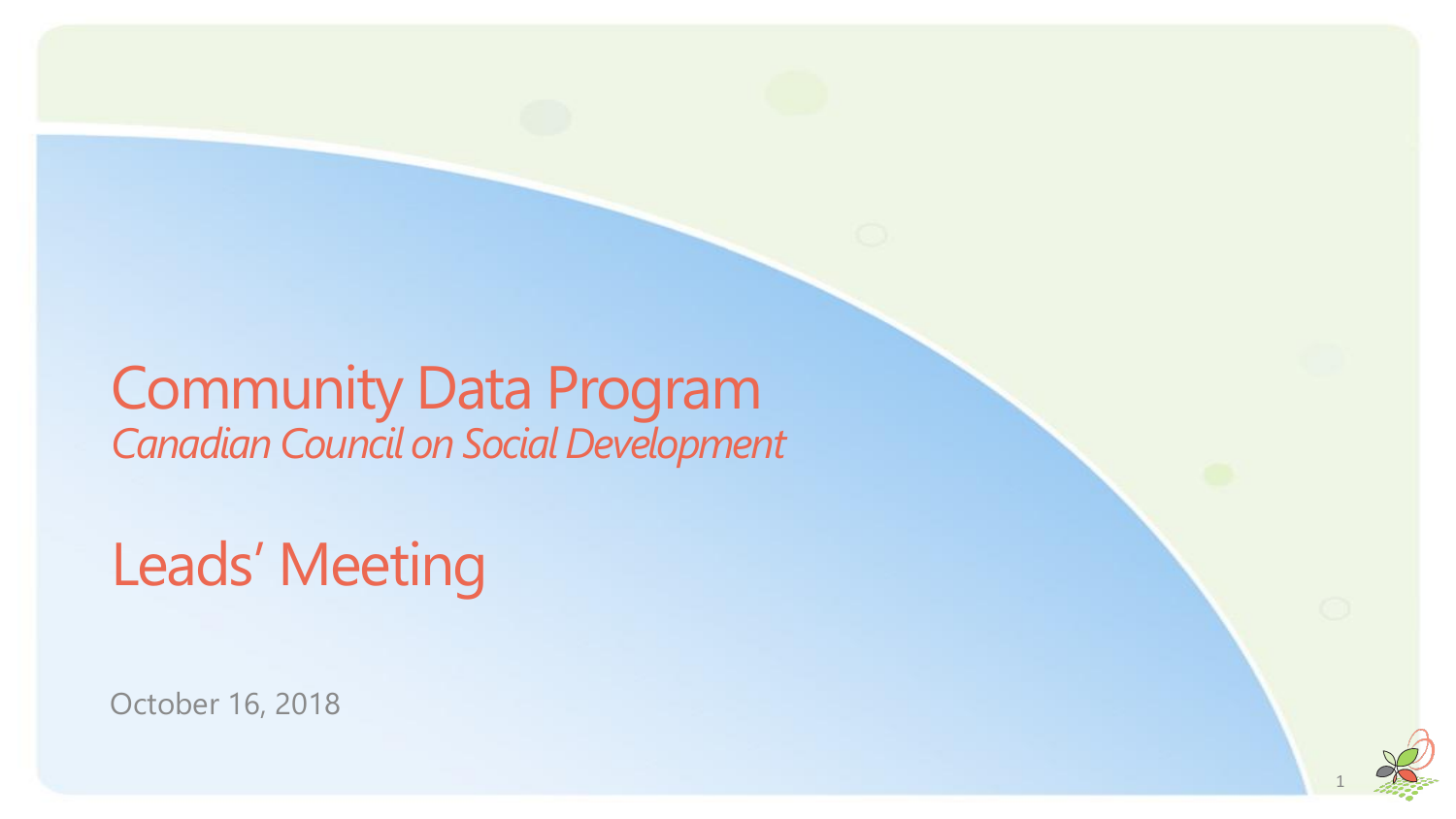# PA1. Program Leadership

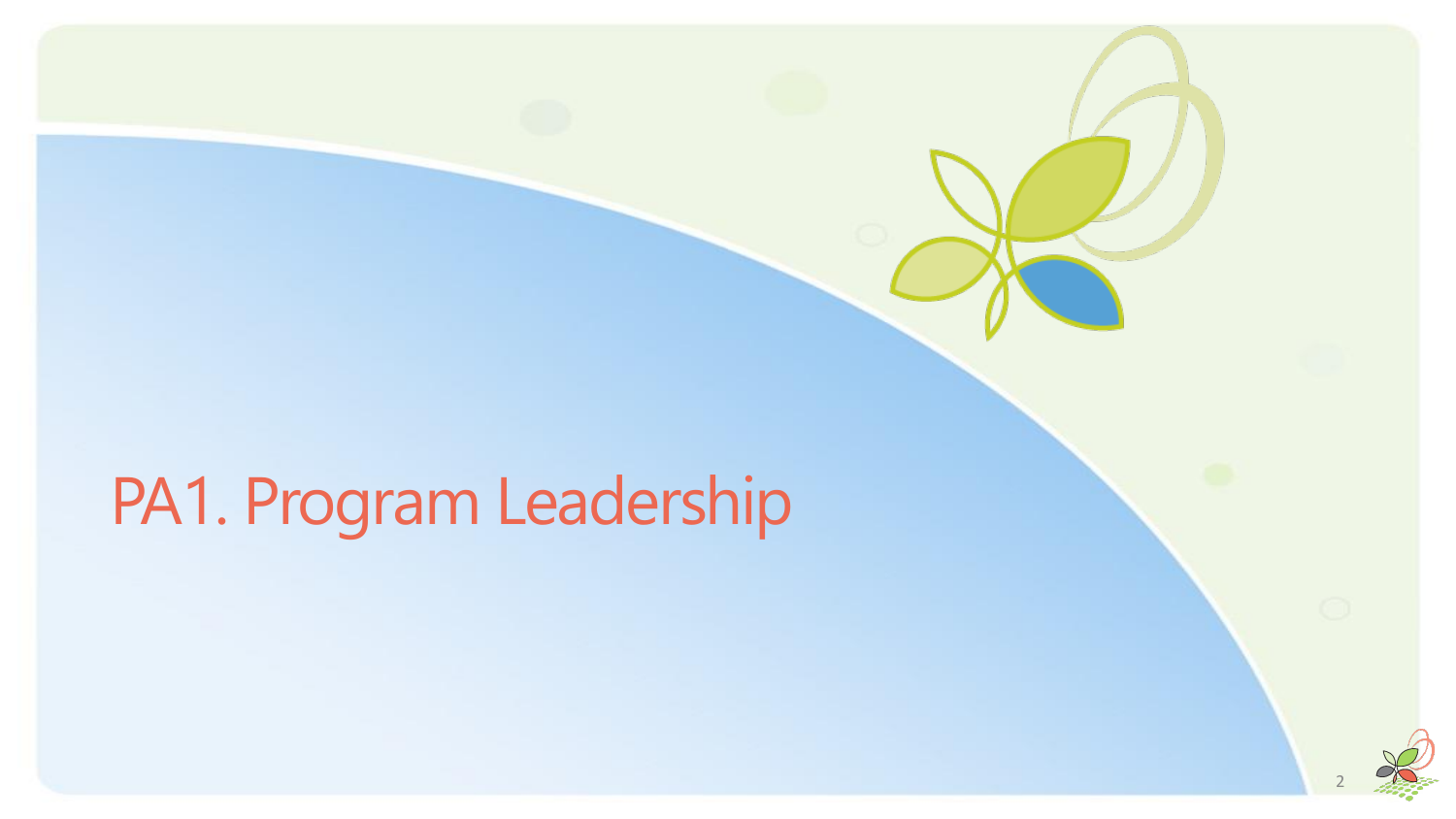# PA2. Data Acquisition and Access

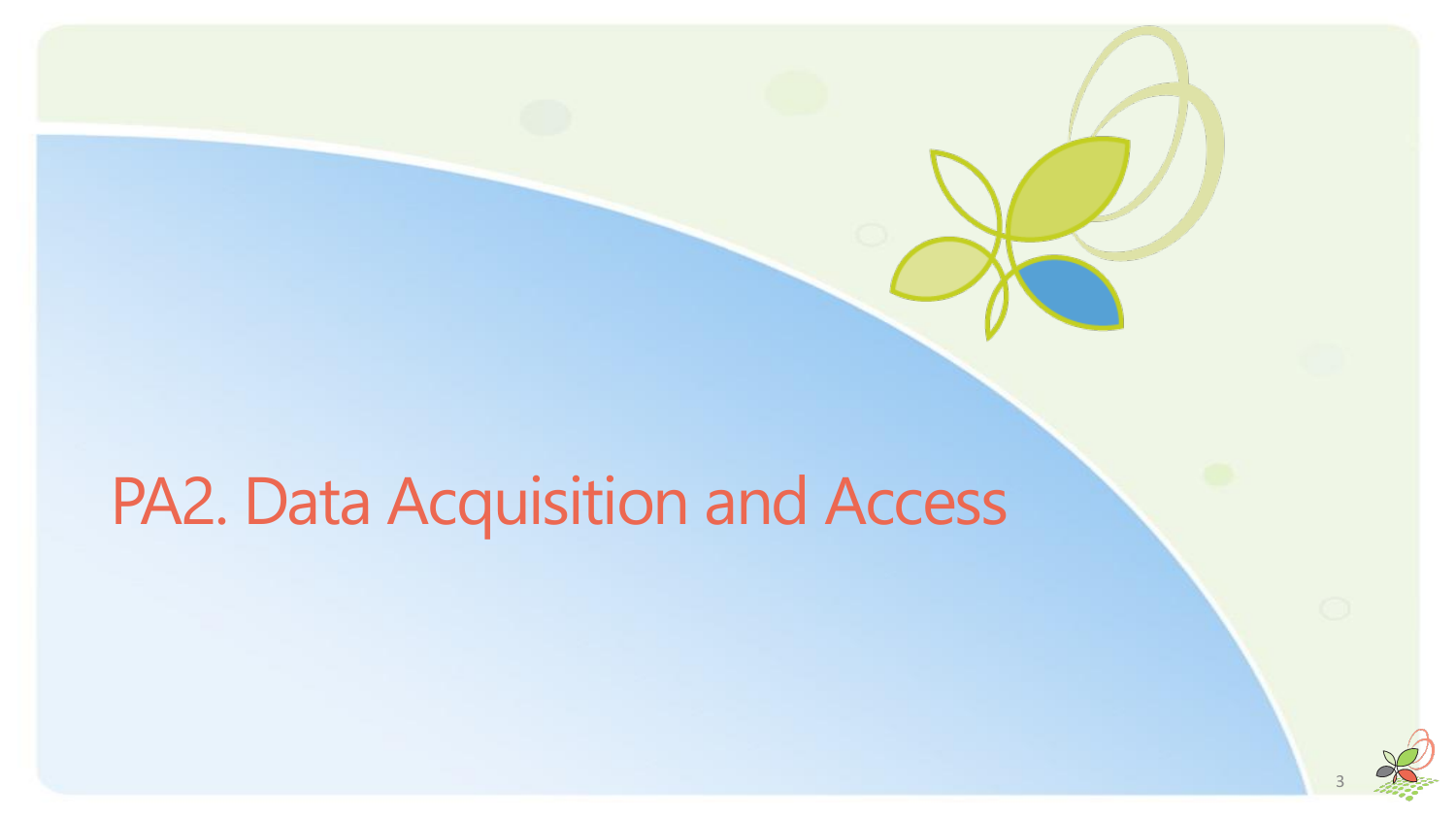### New users – by consortium

| <b>Rank</b>    | <b>Consortium</b>        | <b>Users</b> |
|----------------|--------------------------|--------------|
| $\mathbf 1$    | Northern Ontario         | 19           |
| $\overline{2}$ | <b>Ottawa and Region</b> | 18           |
| $\overline{3}$ | Nova Scotia              | 17           |
| $\overline{4}$ | Toronto                  | 17           |
| 5              | London                   | 13           |
| 6              | <b>New Brunswick</b>     | 9            |
| $\overline{7}$ | <b>Simcoe County</b>     | 8            |
| 8              | <b>York Region</b>       | 8            |
| 9              | Calgary                  | 6            |
| 10             | Durham Region            | 6            |
| 11             | <b>Peel Region</b>       | 6            |
| 12             | Vancouver                | 6            |
| 13             | <b>Waterloo Region</b>   | 6            |
| 14             | <b>Halton Region</b>     | 5            |
| 15             | Winnipeg                 | 5            |

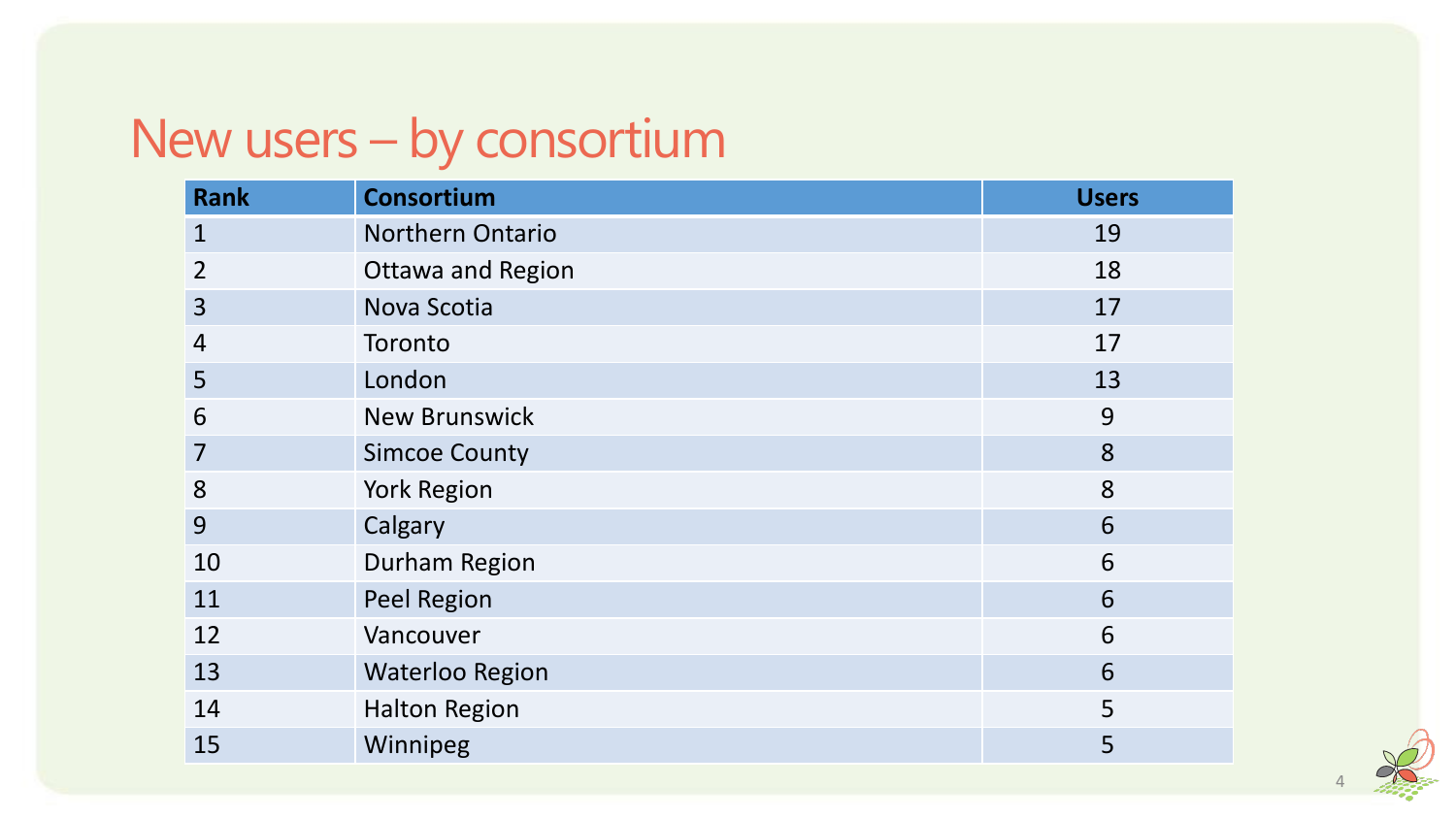# New users – by consortium (continued)

| <b>Rank</b> | <b>Consortium</b>                             | <b>Users</b>   |
|-------------|-----------------------------------------------|----------------|
| 16          | Erie-St. Clair                                | $\overline{4}$ |
| 17          | Perth-Huron                                   | 3              |
| 18          | Wellington-Dufferin-Guelph                    | $\overline{3}$ |
| 19          | Hamilton                                      | $\overline{2}$ |
| 20          | Montréal                                      | $\overline{2}$ |
| 21          | Niagara Region                                | $\overline{2}$ |
| 22          | Regina                                        | $\overline{2}$ |
| 23          | <b>Brantford-Brant</b>                        | $\mathbf{1}$   |
| 24          | Canadian Council on Social Development (CCSD) | 1              |
| 25          | Columbia Basin-Boundary                       | $\mathbf{1}$   |
| 26          | Kawartha Lakes and Haliburton                 |                |
| 27          | Kingston, Frontenac, Lennox and Addington     | 1              |
| 28          | Northern Alberta                              | $\mathbf{1}$   |
| 29          | <b>Oxford County</b>                          | $\mathbf{1}$   |
| 30          | <b>Parry Sound-Nipissing</b>                  | 1              |
| 31          | Peterborough                                  |                |

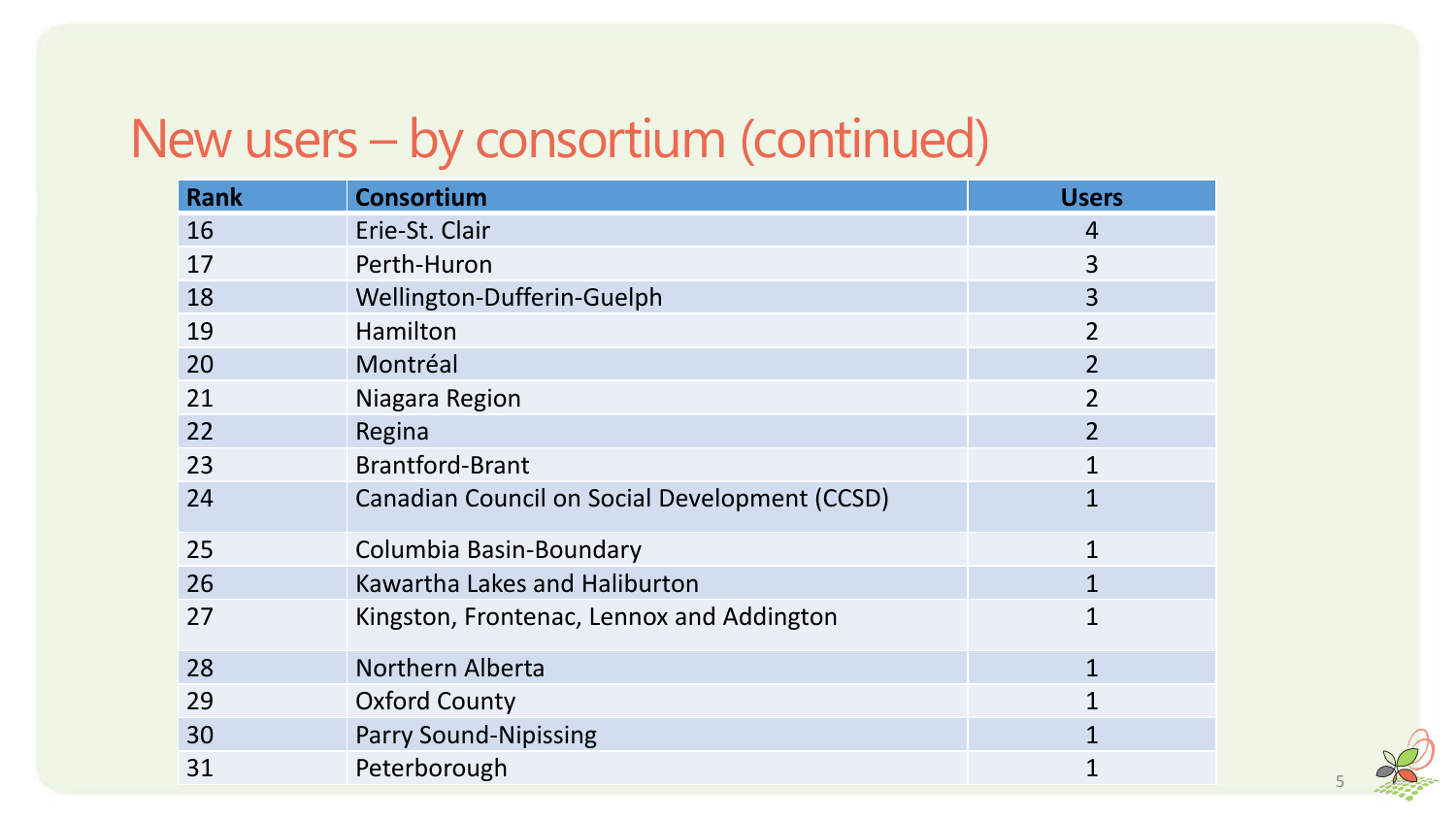# New member organizations – by consortium

| <b>Rank</b>    | <b>Consortium</b>          | <b>Members</b> |
|----------------|----------------------------|----------------|
| $\mathbf{1}$   | London                     | 6              |
| $\overline{2}$ | Nova Scotia                | 5              |
| 3              | <b>Waterloo Region</b>     | 5              |
| 4              | <b>Ottawa and Region</b>   | 4              |
| 5              | <b>Northern Ontario</b>    | $\overline{3}$ |
| 6              | Erie-St. Clair             | $\overline{2}$ |
| $\overline{7}$ | <b>New Brunswick</b>       | $\overline{2}$ |
| 8              | <b>York Region</b>         | $\overline{2}$ |
| 9              | <b>Brantford-Brant</b>     | $\mathbf{1}$   |
| 10             | Durham Region              | $\mathbf{1}$   |
| 11             | <b>Oxford County</b>       | 1              |
| 12             | Regina                     | $\mathbf{1}$   |
| 13             | <b>Simcoe County</b>       | $\mathbf{1}$   |
| 14             | Toronto                    | $\mathbf{1}$   |
| 15             | Wellington-Dufferin-Guelph |                |
| 16             | Winnipeg                   |                |

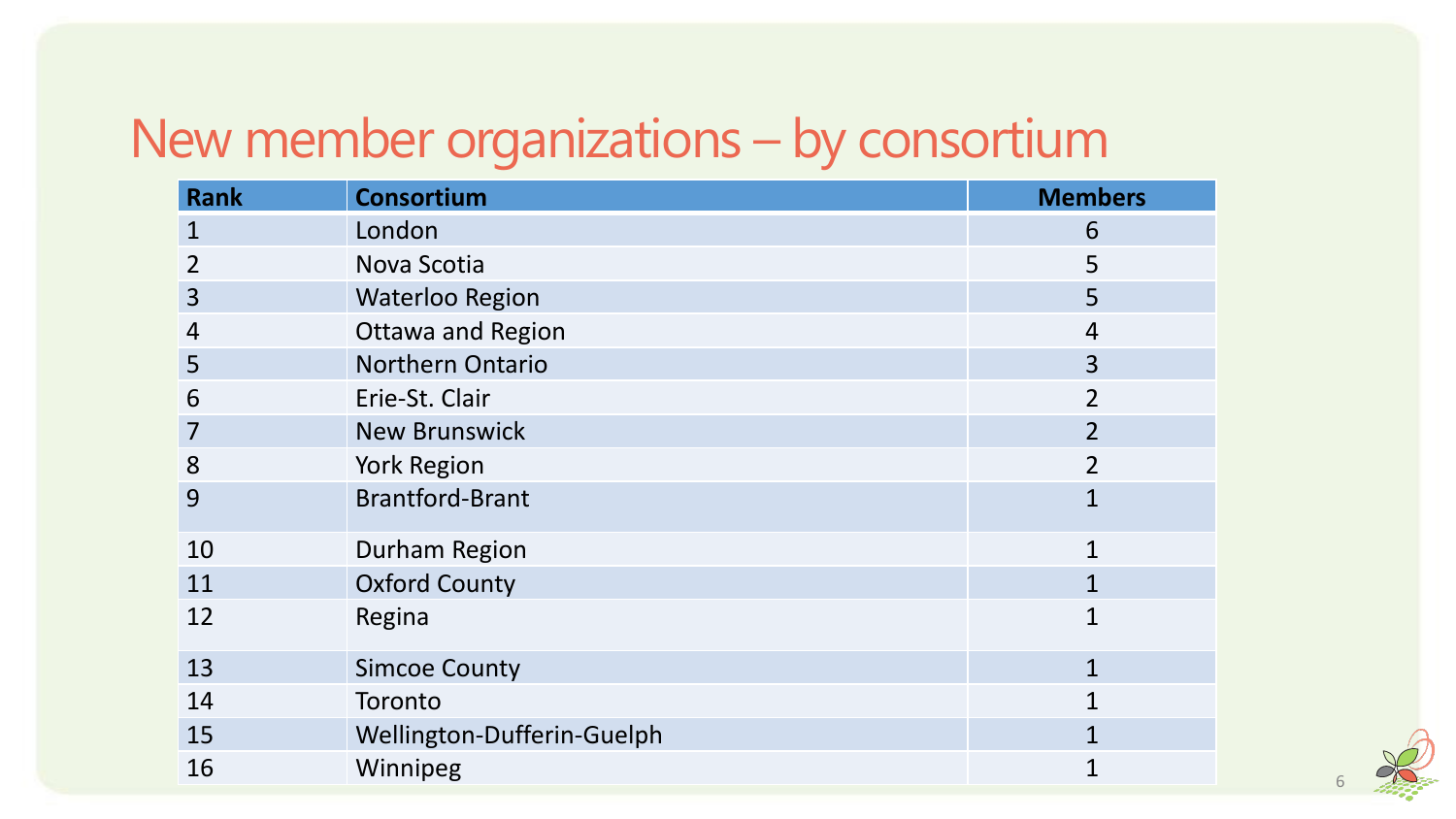# Data downloads – by user

| <b>Rank</b>    | <b>User</b>            | <b>Consortium</b>       | <b>Downloads</b> |
|----------------|------------------------|-------------------------|------------------|
|                | Lorraine Copas         | Vancouver               | 236              |
| $\overline{2}$ | <b>Heath Priston</b>   | Toronto                 | 123              |
| 3              | <b>Emily House</b>     | <b>Simcoe County</b>    | 100              |
| $\overline{4}$ | <b>Ted Hildebrandt</b> | Halton                  | 94               |
| 5              | <b>Peter Marriott</b>  | Vancouver               | 88               |
| 6              | Danxi Rao              | <b>Simcoe County</b>    | 79               |
|                | Allan Zhang            | <b>Northern Ontario</b> | 63               |
| 8              | <b>Beth Wilson</b>     | Toronto                 | 58               |
| 9              | <b>Gavin Hammel</b>    | <b>York Region</b>      | 52               |
| 10             | Kevin Farrugia         | Peel Region             | 50               |
|                |                        | <b>Total Downloads</b>  | 2684             |

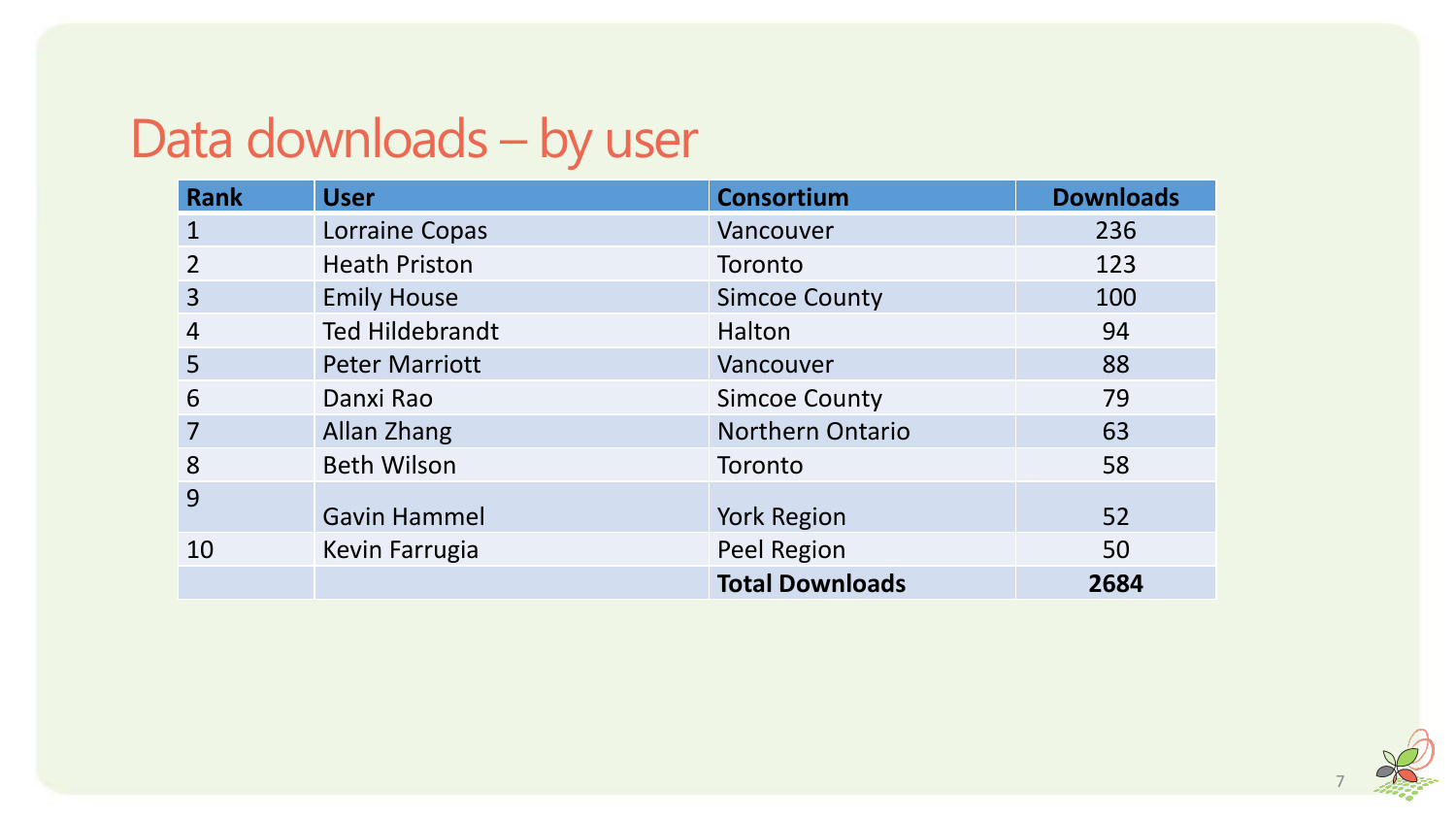## Data downloads – by member organization

| Rank           | <b>Organization</b>                                      | <b>Consortium</b>       | <b>Downloads</b> |
|----------------|----------------------------------------------------------|-------------------------|------------------|
| $\mathbf{1}$   | Social Planning and Research Council of British Columbia | Vancouver               | 236              |
| $\overline{2}$ | Northern Policy Institute                                | <b>Northern Ontario</b> | 227              |
| $\overline{3}$ | City of Toronto                                          | Toronto                 | 172              |
| $\overline{4}$ | The County of Simcoe                                     | <b>Simcoe County</b>    | 147              |
| 5 <sup>5</sup> | <b>Community Development Halton</b>                      | Halton                  | 140              |
| 6              | <b>City of Vancouver</b>                                 | Vancouver               | 112              |
| $\overline{7}$ | Simcoe Muskoka District Health Unit                      | <b>Simcoe County</b>    | 100              |
| 8              | <b>Regional Municipality of York</b>                     | <b>York Region</b>      | 89               |
| 9              | <b>Social Planning Toronto</b>                           | Toronto                 | 74               |
| 10             | City of Hamilton                                         | Hamilton                | 67               |
|                |                                                          | <b>Total Downloads</b>  | 2684             |

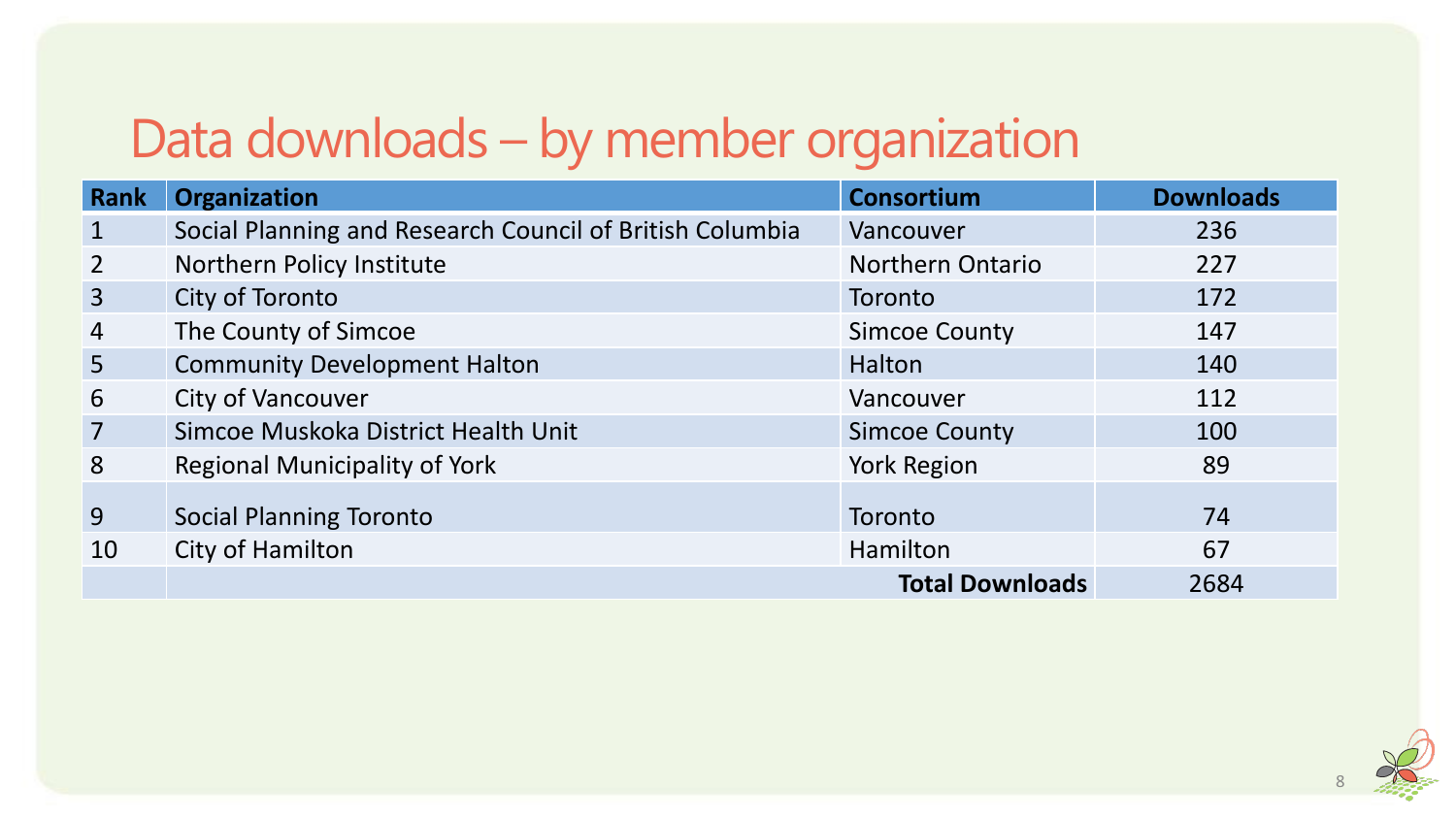# Data downloads – by product

| Rank           | <b>Table name</b>                                                               | <b>Downloads</b> |
|----------------|---------------------------------------------------------------------------------|------------------|
|                | Postal Code Conversion File, June 2017                                          | 114              |
| 2              | Target group profile of the population by age groups, Census, 2016              | 93               |
| $\overline{3}$ | Target group profile of the low-income population (LIM-AT), Census, 2016        | 92               |
| 4              | Census Profile, 2016                                                            | 64               |
| $\overline{5}$ | Target group profile of the recent immigrant population, Census, 2016           | 60               |
| 6              | Income in 2015 (36), Highest certificate, diploma or degree (11), Age groups    | 59               |
|                | (11), Sex (3) and Immigrant status and period of immigration (6), 2016 Census   |                  |
| $\overline{7}$ | Target group profile of the immigrant population, Census, 2016                  | 59               |
| 8              | Target group profile of Aboriginal Identity, Census, 2016                       | 57               |
| 9              | Canadian business counts, establishment and location counts, employment size    | 53               |
|                | and North American Industry Classification System (NAICS), December 2017        |                  |
| 10             | Labour Force Status (8), Visible Minority (15), Immigrant Status and Period of  | 46               |
|                | Immigration (11), Highest Certificate, Diploma or Degree (7), Age (13A) and Sex |                  |
|                | (3), 2016 Census                                                                |                  |
|                | <b>Total Downloads</b>                                                          | 2684             |



 $\Omega$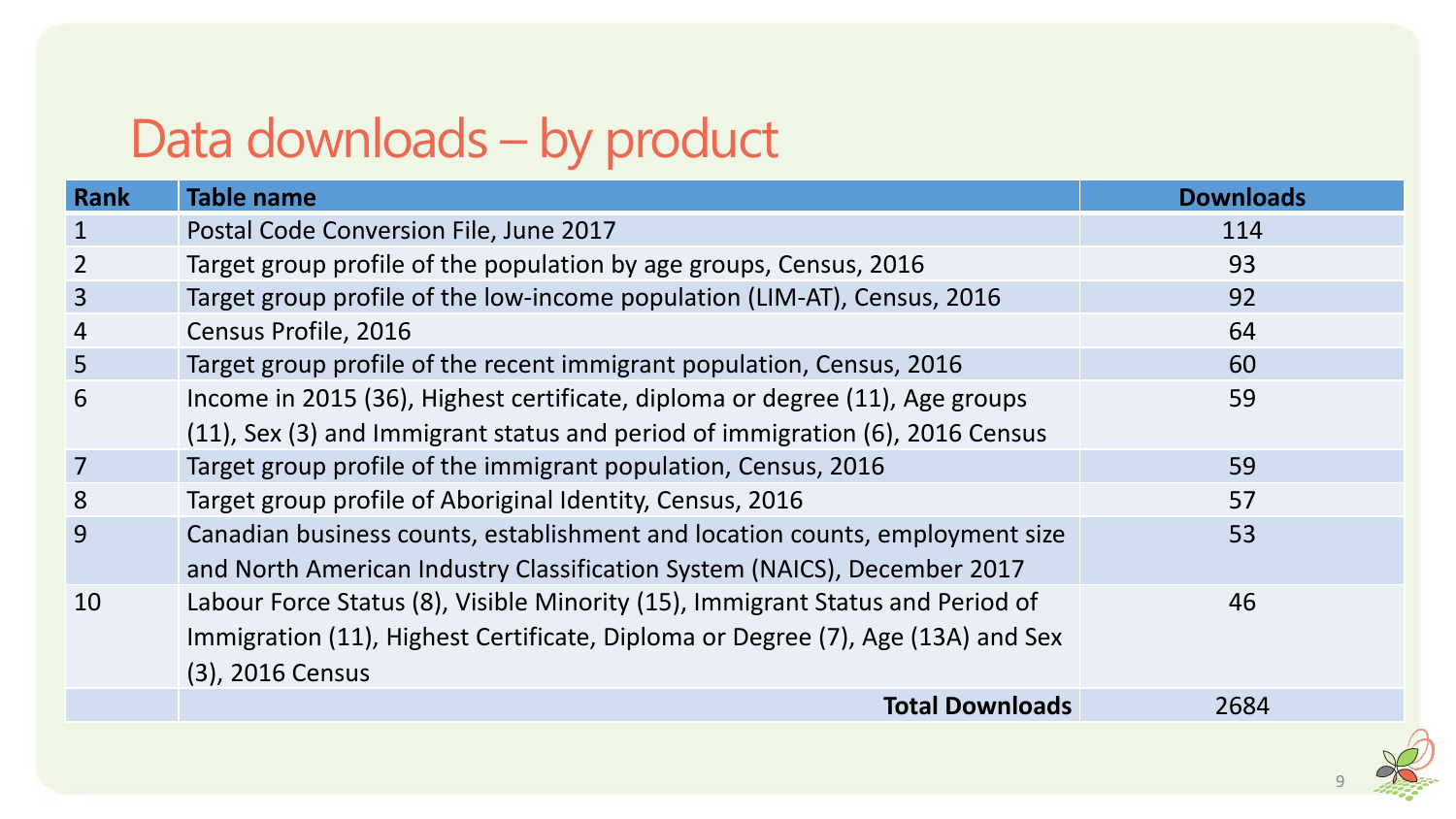### Schedule B – report on acquisitions

• See document (in production) outlining 2018-19 acquisitions as well as what is still expected to arrive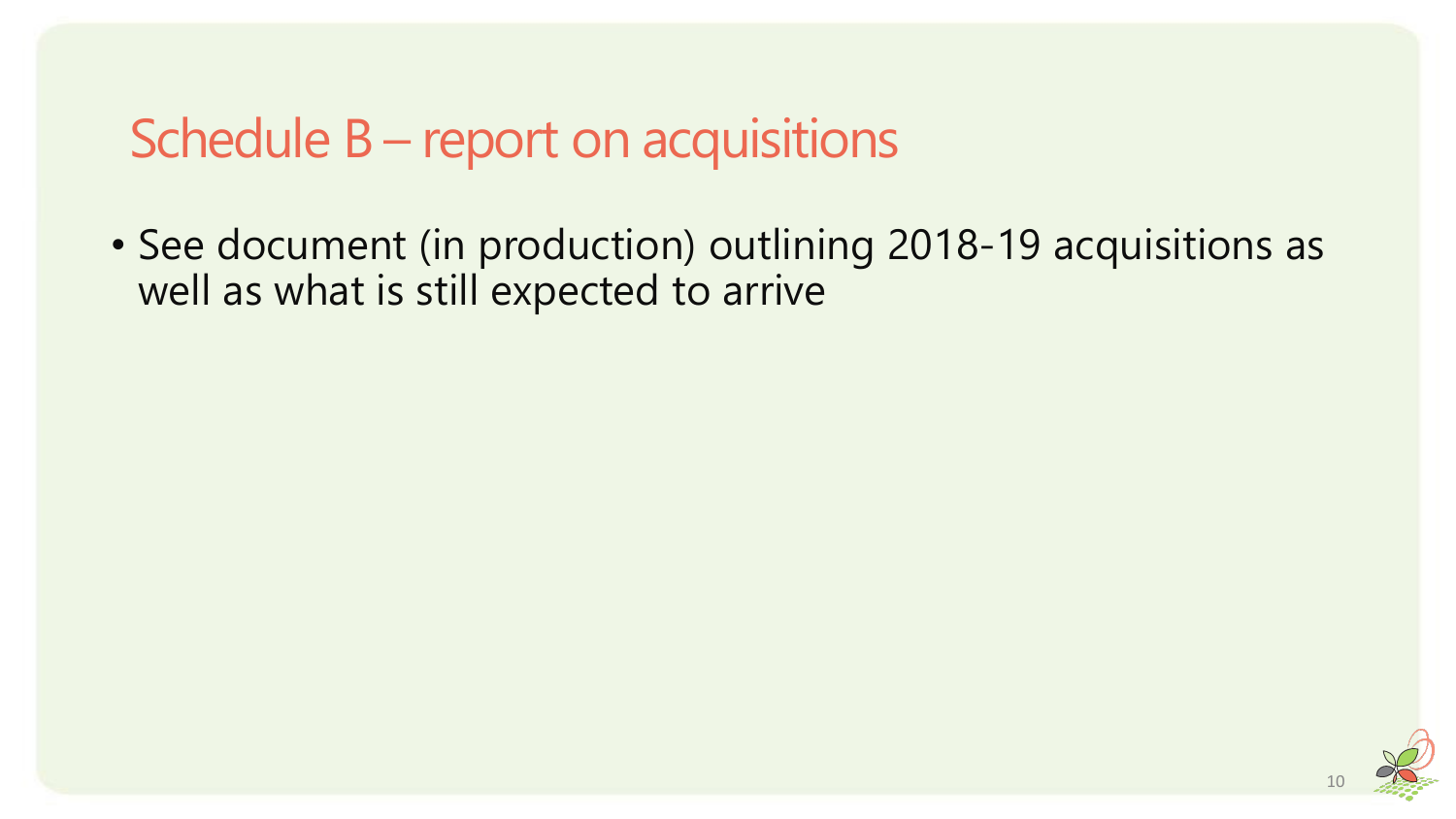### Data Purchase and Access Working Group

- Monthly meetings well-attended
- 2016 Census order dominates discussions
- Maximize value and usability of the tables to users
- Table specifications

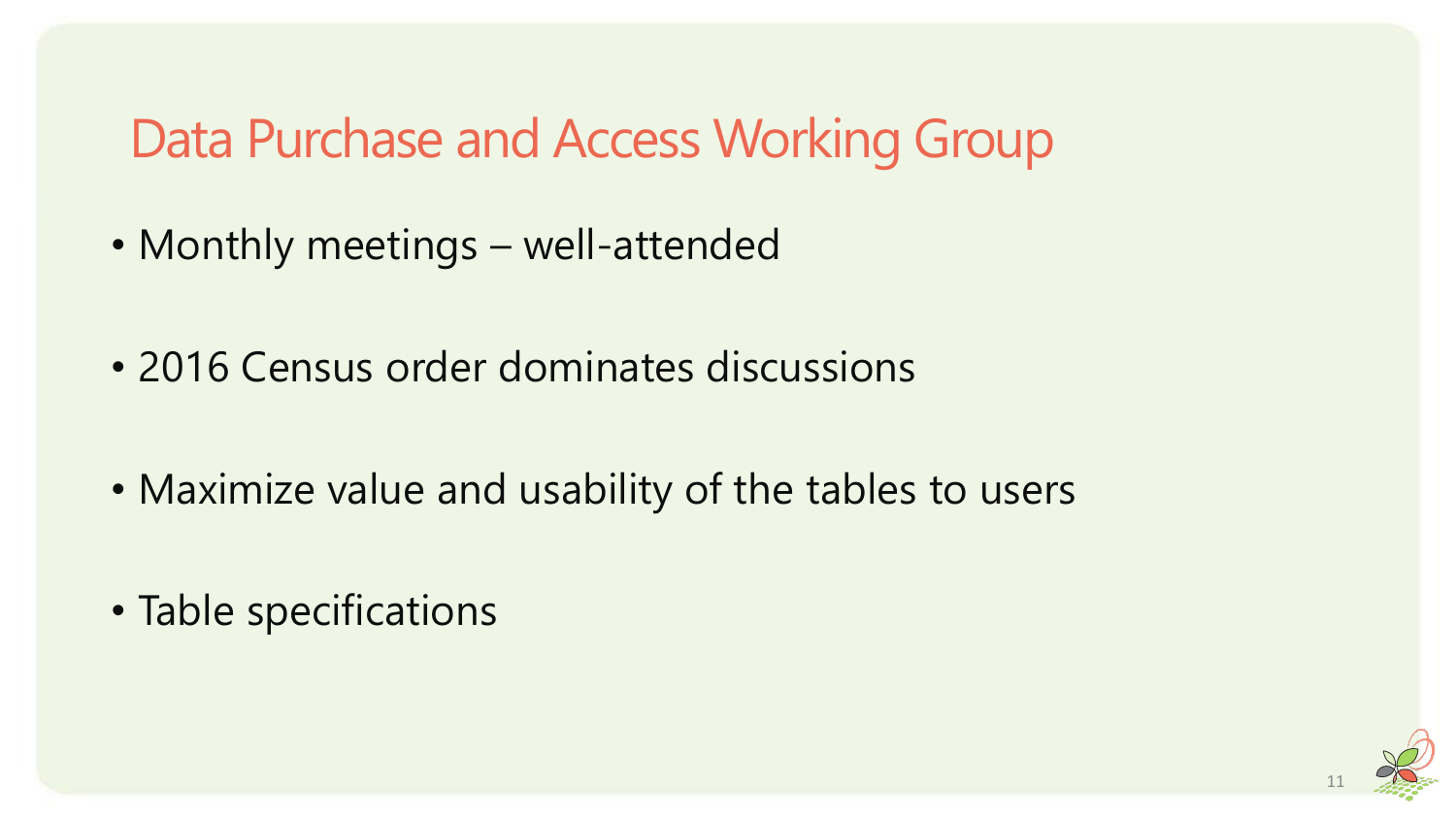### Data Purchase and Access Working Group

Other topics include:

- Activity limitations data
- Custom geographies
- National Poverty Strategy and the MBM
- 211 partnership
- Table formats
- PUMF subscription service

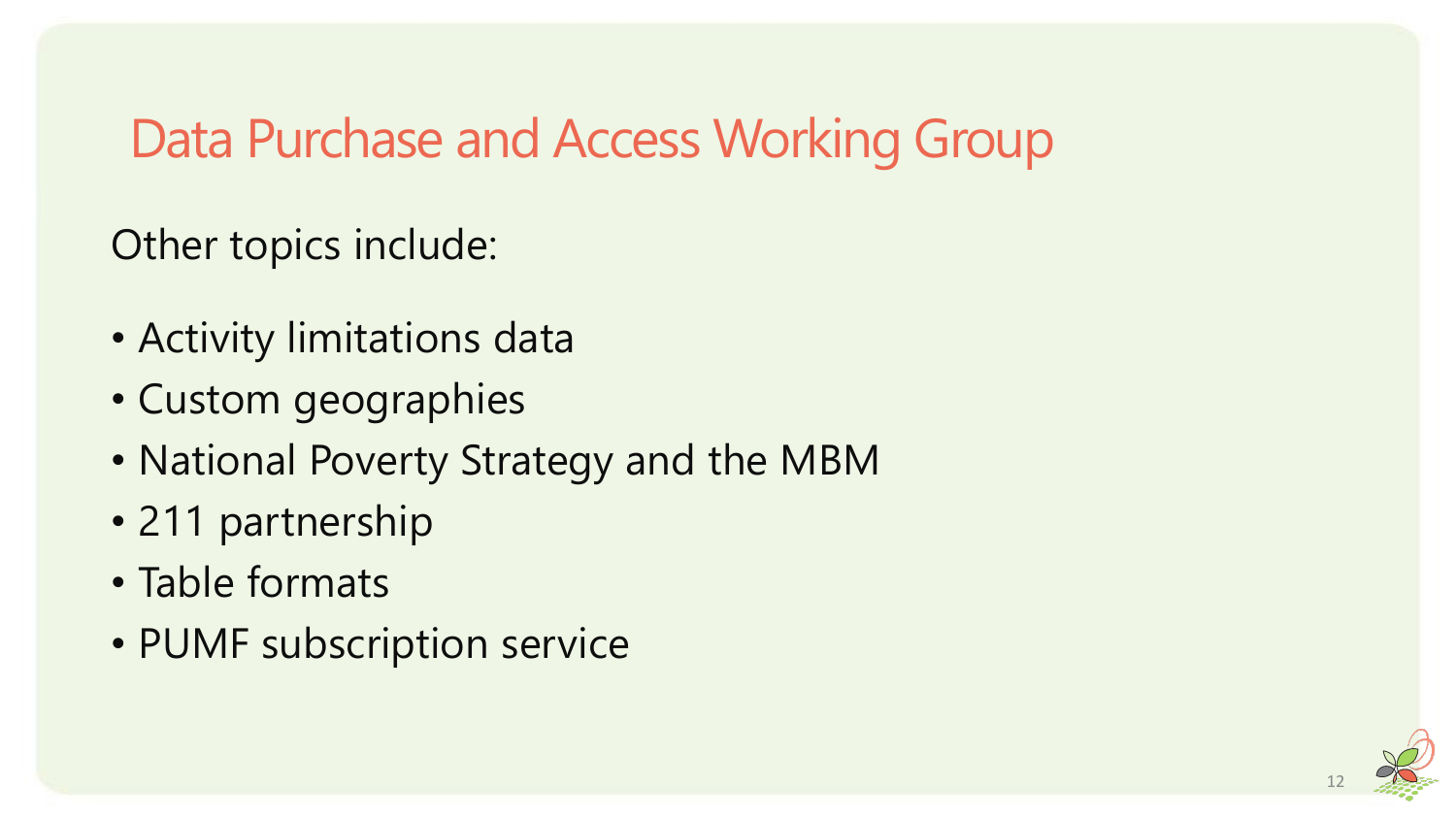# PA3. Training and Capacity Building

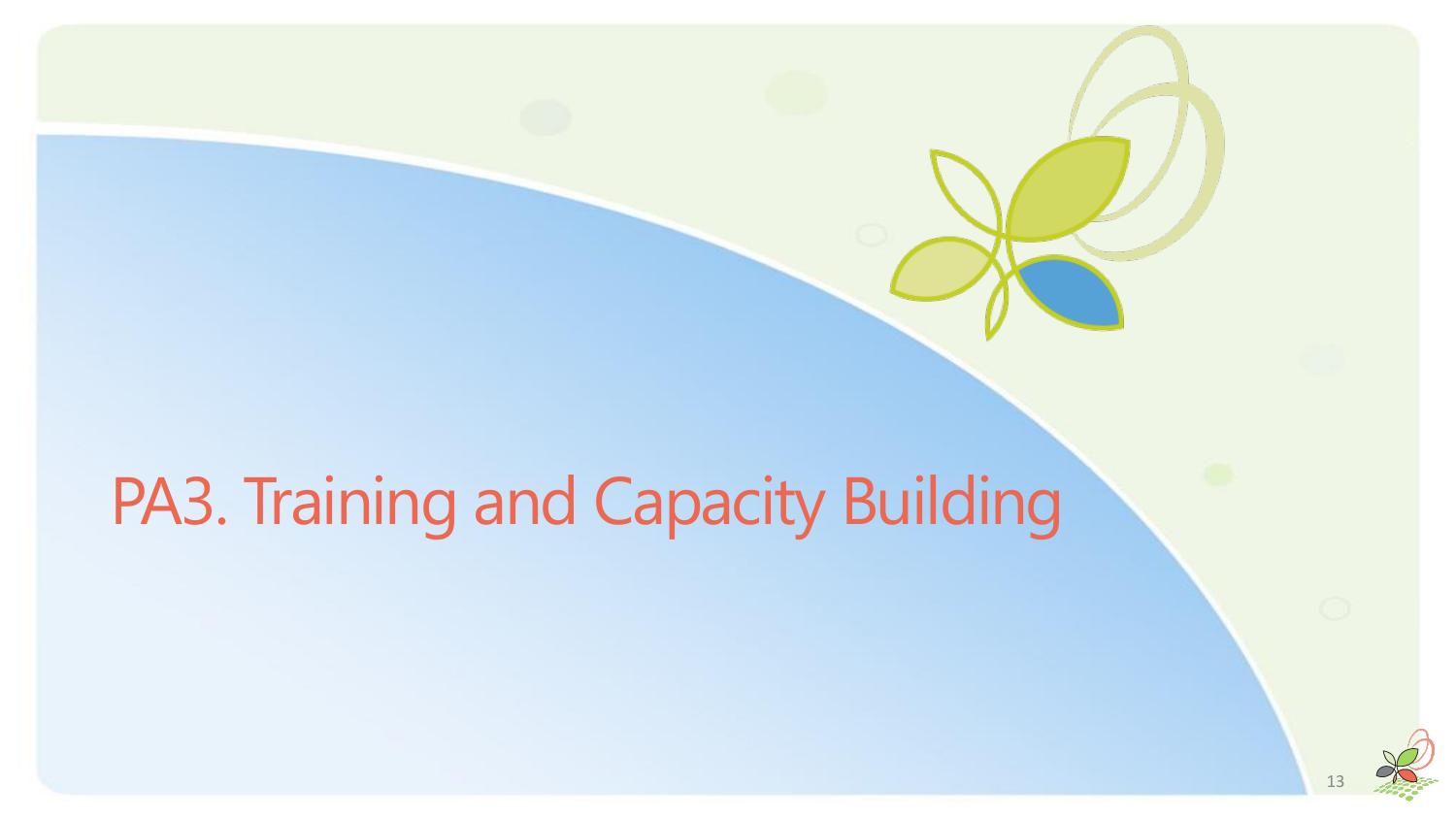#### **Webinars** • Four themes



#### **Program Orientation**

Learn how to use the CDP catalogue and Beyond 20/20 software



#### **CDP Product Profiles**

Get insight into CDP data products, including product methodology, examples of use, and limitations of use



#### **Transforming Data into Intelligence**

Make use of analytical tools, data visualization, and infographics



#### **Data Charrettes**

Expand your knowledge with live workshops led by a local consortium demonstrating the use of the CDP to access data on a particular topic

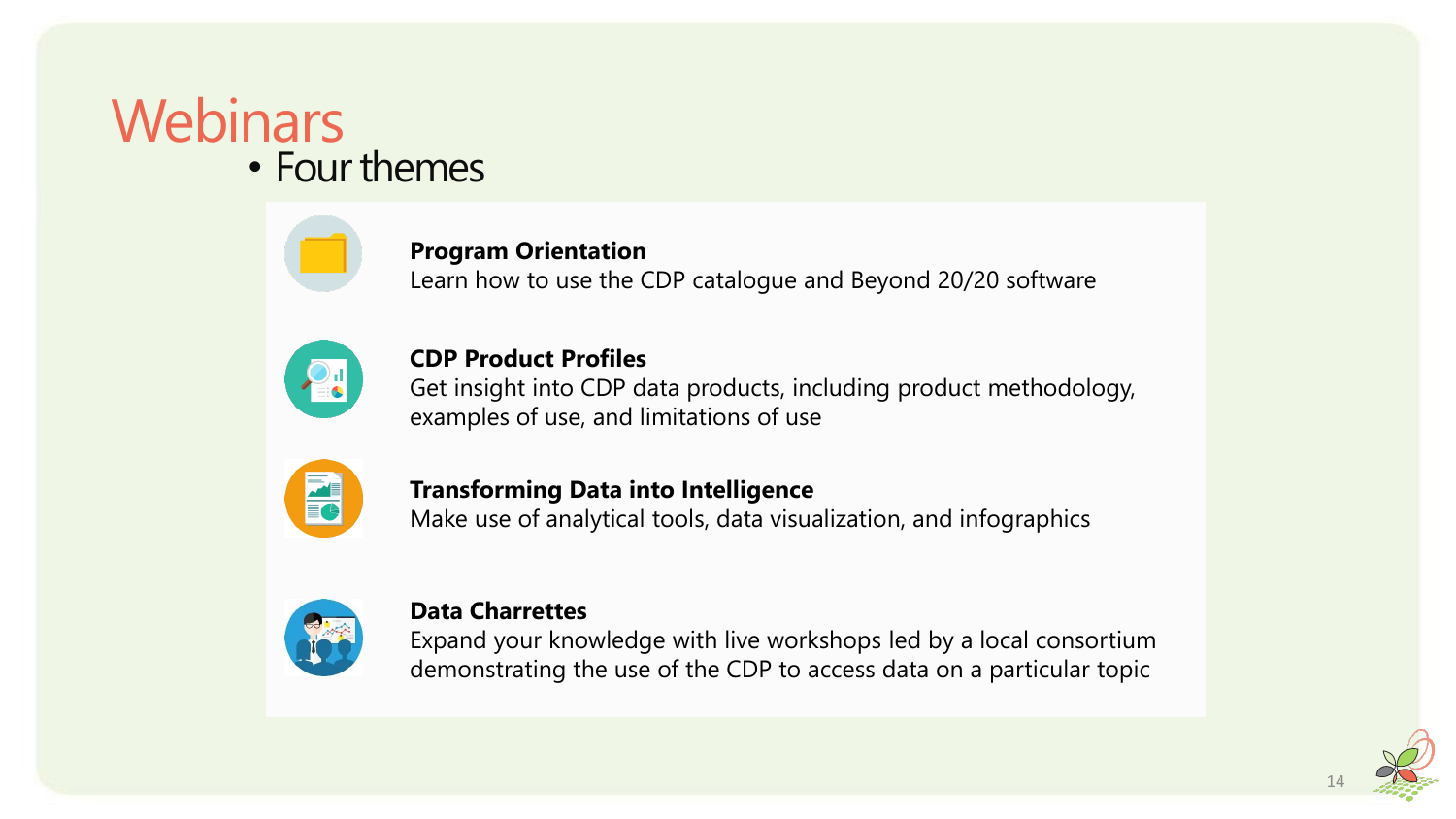# Webinars 2018-2019

- Program Orientation
	- October 23: Orientation with Blair (Wellington-Dufferin-Guelph)
- CDP Profiles
	- December 18: Canadian Housing Statistics Program
	- March: Transunion with the DPAWG
- Transforming Data into Intelligence
	- November 9: TGP Workshop with Heath (Toronto)
	- January: 3D Excel Maps with Ottawa
- Data Charrettes
	- February: Big Data for Small and Rural Places
	- NEW: Webinar for Leads by Leads (Date TBD)